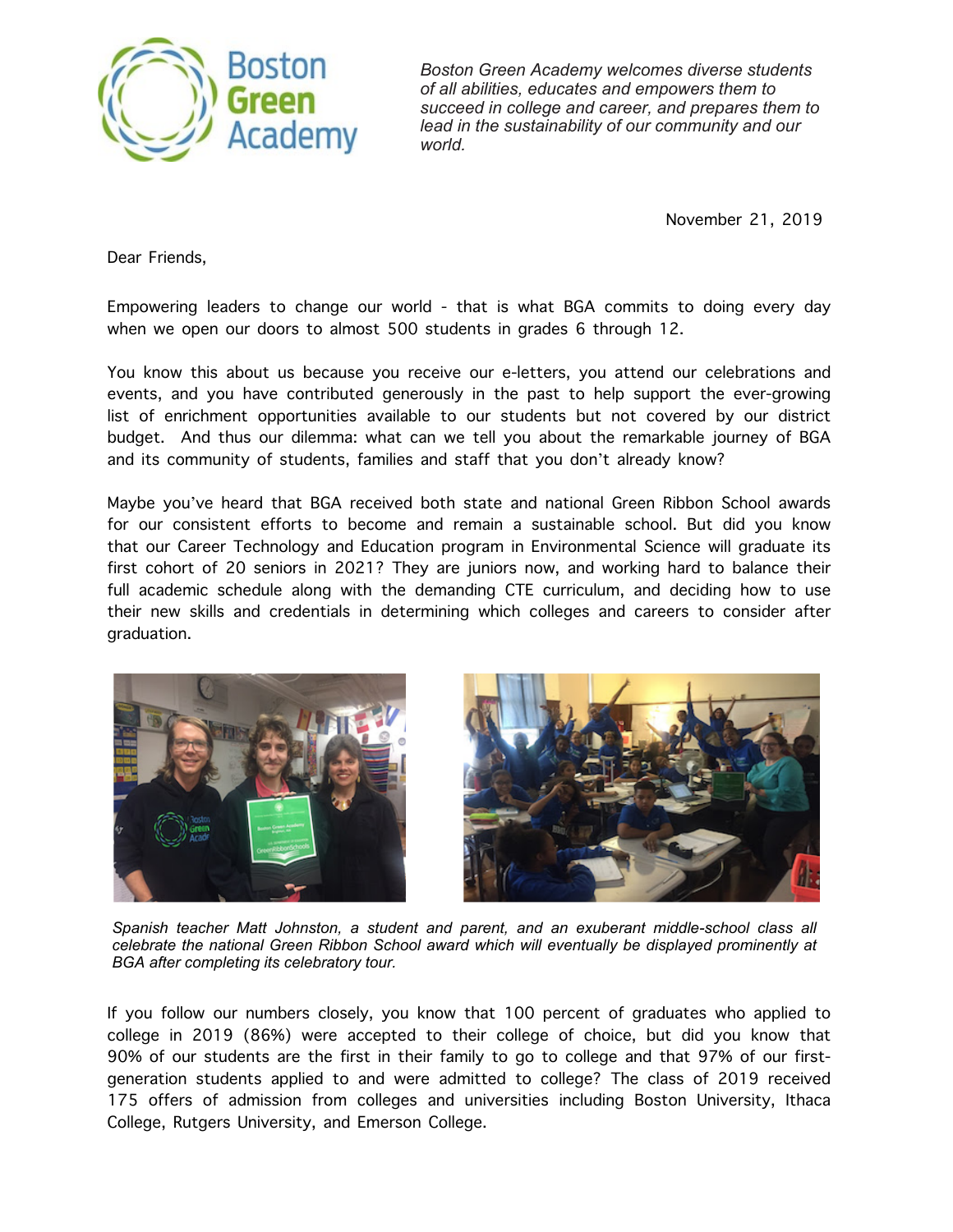

*BGA maintains high expectations for all students so when they graduate, they are ready for for both college and career.*

You've doubtless heard us mention more than once that of the schools that do not select their students, BGA is one of the most successful schools in the Boston Public Schools. What you may not know is that BGA students with high needs, students of color, and students with disabilities perform at high levels in the BPS district in comparison to all schools.

So yes, we are doing well. We have grown in size, enrollment, performance, and aspirations. We are looking to the future and embarking this year on our first ever strategic planning process. We are adding new partners to provide even more real-world, practical experience for our students, including a fully outfitted makerspace, courtesy of generous partners Gensler Architects and Turner Construction. We also continue to promote our green and sustainable programming and to prepare our students for tomorrow's jobs in the "green collar" sector. However, did you know that the cost of purchasing a container farm is the same as the cost of providing 11 students with a full year of education and opportunities at BGA? Or that the conversion of our 125-year old auditorium into a multi-purpose space would relieve crowded classrooms, provide additional room for fitness classes, peer and interest group meetings, tutoring, and events, would free up our library which is now the "extra" space that we often need to support testing for students, and larger meetings that cannot be held in administrative offices.



*The bright wall graphics that proclaim our mission and our norms, support everything from a parent counsel meeting (right) to MCAS testing, quarterly CTE PAC meetings, staff meetings, and events. It is a beautiful space--and we want it to go back to being a full time library. The only way that can happen is if we convert our old-school auditorium (above) to a multi-use space and free up the demands on our library.*

*Since the BGA library (below) was redesigned, renovated and outfitted through the generous, in-kind services of Gensler Architecture and Turner Construction, it has become the heart of the school.*

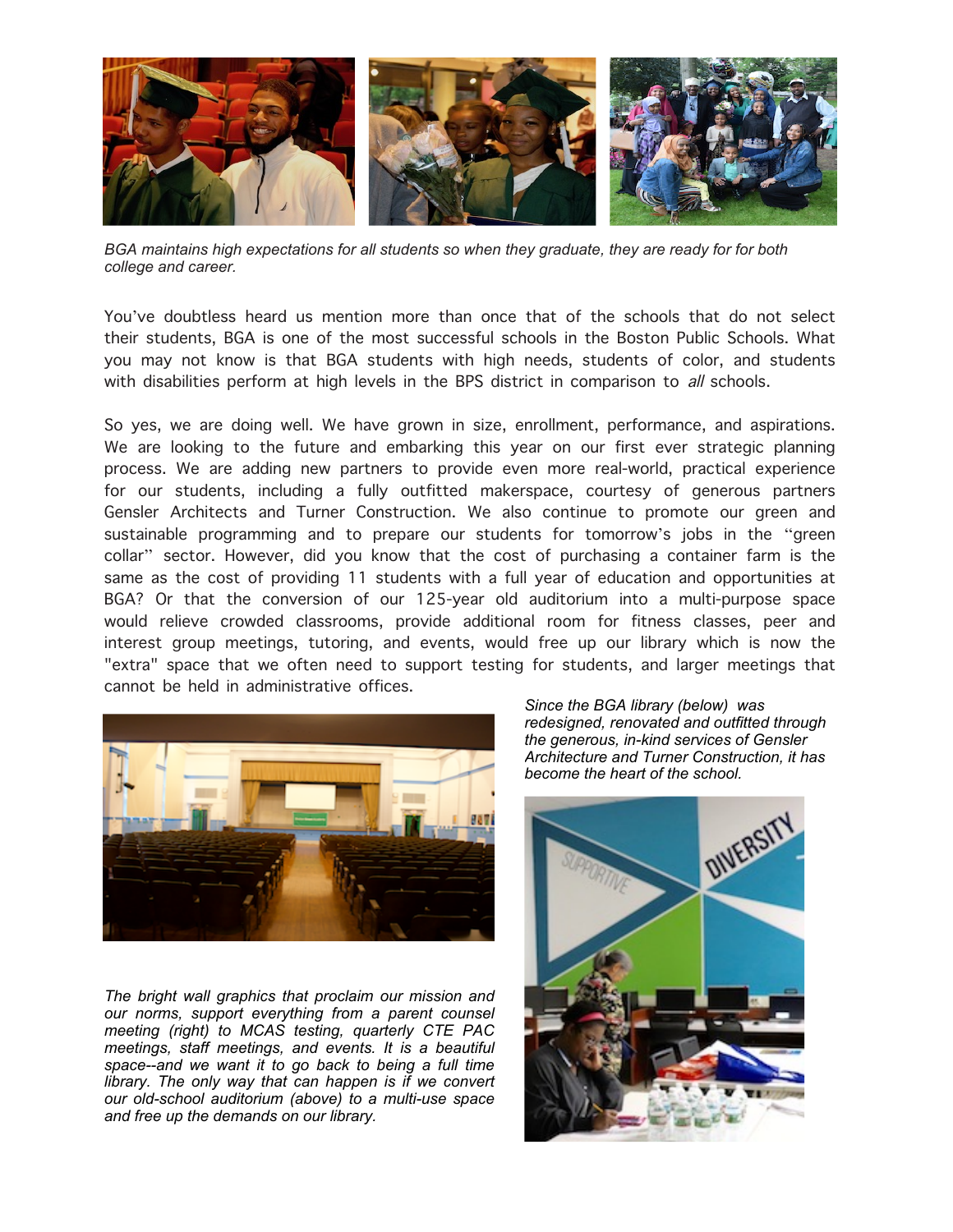BGA is on the verge of beginning our next chapter; using our strategic planning process to take stock of where we've been, where we are, and visioning the next five years of our work. So much is unknown about the world our 6th graders will find waiting for them when they cross the stage to receive their diplomas in 2025. What we do know is that we take our responsibility for preparing them to thrive in that world very, very seriously. It is our job, but more importantly, it is the mission of everyone who works at BGA and every partner we engage, to ensure that every single student receives the full complement of teaching, learning, leading, and support services that we offer. To that end, we are asking for your help.

In this school year, 2020, we must raise \$75,000 over our allocated budget to bridge our funding gap. We do apply for grants from public and private foundations, but we are one of dozens and dozens of organizations that make our case to funders and there are thresholds for need that we sometimes do not meet. And for those of you in the nonprofit world, you also know that grant cycles rarely conform to the academic year.



*BGA students participate in a variety of activities that bring attention our environmental crisis. Here, they march at the Climate Change Conference in September.*



*Team sports are an important part of BGA student life. Here, the girls volleyball team takes a moment before heading off to play in the State Tournament in October.*

In this, our annual appeal to our supporters, we ask that you again consider making a gift to BGA to help us bridge this gap and help our students experience the richness of a comprehensive high school education; one that opens doors to their future, provides them with the tools they need to meet their goals, and empowers them to become the leaders they aspire to be.

Thank you so much for your support in the past and for your support moving forward. It makes all the difference.

Sincerely,

Matt Holzer Headmaster